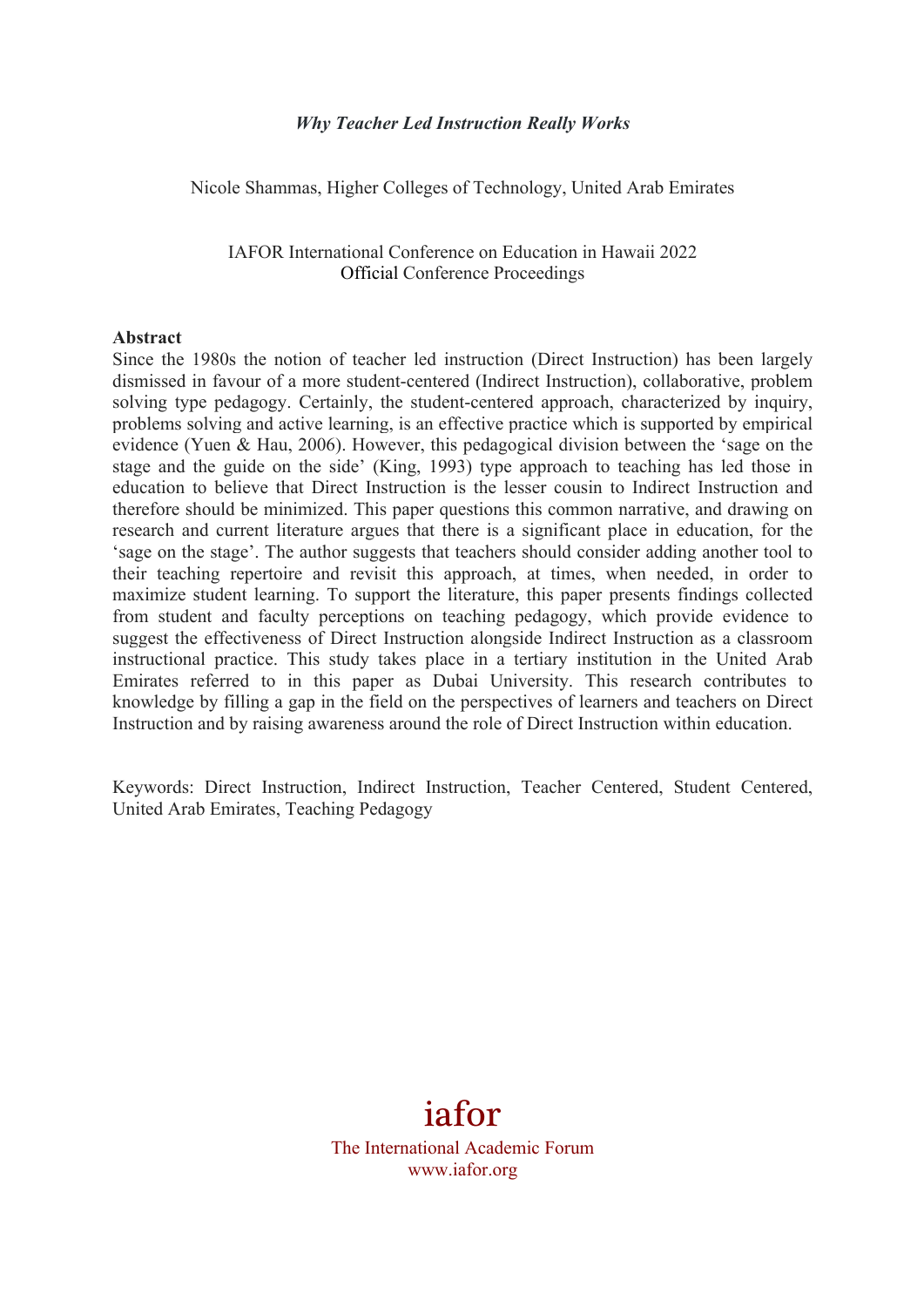## **Introduction**

## **Background**

Within teaching pedagogy there is a wide spectrum from more traditional teaching-centered, rooted in behaviorism, to more student-centered viewed as current and leaning on social constructivism (Pegalajar, 2015, Serin, 2018). In fact, teacher led/Direct Instruction has become almost demonized within education in favour of discovery learning, group work, collaborative, student centered tasks (Morrison, 2014). This student-centered approach is generally seen as the gold standard benchmark from which current practice is based (Saunders & Goldenberg, 1996). However, this is an overgeneralization that does not serve any of the stakeholders from learners, to faculty to management as it limits classroom practice and is based on a 'one size fits all' set of assumptions (Schuh, 2004). As a result of this lean toward student-centered classroom, teachers have been busy devising ways for students to collaborate and reduce our teacher input, evidenced by the plethora of research to support the use of student-centered learning (Borda et al., 2020). Meanwhile, a quiet revolution has been taking place as research suggests that there is explicit value in teacher led instruction (Jennings, 2012). This paper seeks to uncover the evidence and beliefs around Direct Instruction and presents both an examination of the literature and findings collected from student and faculty perceptions on this approach. It asks the question that is key to all teaching, what are the foundations of our pedagogical stance? Is teacher centered actually the less sound approach that we perceive it to be?

It is important to note that this research is not dismissing discovery/ collaborative learning, the author is indeed an advocate of this approach. This research is an exploration, triggered by reading around the impact, and renaissance of Direct Instruction and a curiosity about its place and effectiveness in the author's context. The authors' interest was piqued from this reading and as she experimented with a more direct approach at times she found informal student feedback to be positive, thus initiating the need for a more formal study.

## **Indirect Instruction: Definitions and Literature**

To begin, it is important to establish common definitions of both Direct and Indirect **Instruction** 

Indirect Instruction is what is more commonly referred to as student centered teaching, born out of the pedagogical foundations of constructivism, standing on the shoulders of the 'giants' in the educational world of Piaget and Vygotsky (Al-Humaidi, 2014). Key here is that students 'construct' meaning, 'create an understanding' of their world, and they are active learners engaged in social exchange (Massouleh & Jooneghani 2012).

A table by Khusnik (2021, pp 9-10), categorizes Direct and Indirect Instruction with key features of Indirect Instruction identified as:

- Determined by learners
- Students are active
- Learner interaction
- Concepts checked
- Student centered e.g student decide on learning activities
- Flexible seating
- Inquiry based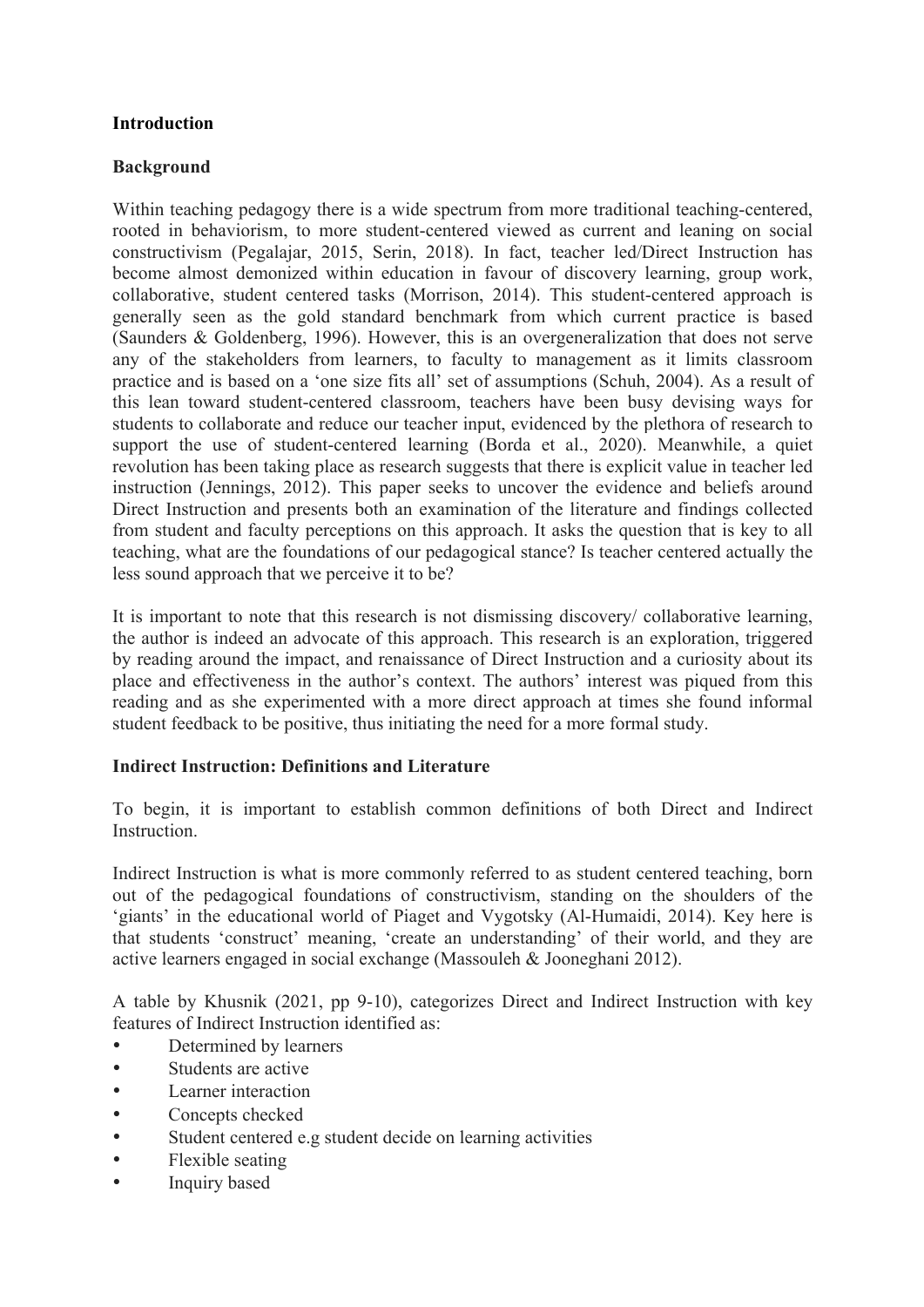- Discovery driven
- Problem solving

Literature concurs with this definition and we can see a picture of Indirect Instruction emerging as one being pedagogically effective, engaging for the students and inquiry driven (Geisli, 2009; Alrabai, 2016). Indeed, there are literally hundreds of thousands of research articles in support of an indirect student centered approach based on the same principles. A rudimentary search on google scholar cites 357,000 articles on the benefits of Indirect Instruction.

|            | Google Scholar | indirect instruction benefits                                                                                                                                |
|------------|----------------|--------------------------------------------------------------------------------------------------------------------------------------------------------------|
| les        |                | About 357,000 results (0.06 sec)                                                                                                                             |
| me<br>2022 |                | Direct or <b>indirect instruction</b> ?: An evaluation of three types of intervention<br>programme for assisting students with specific reading difficulties |
|            |                | Figure 1: Google scholar search Indirect Instruction Personal Experience                                                                                     |

Alongside the literature, for many of us in education, our first taste of Direct and Indirect Instruction was experienced as teacher trainees. The author had her first understanding of Indirect Instruction in the 1980s when doing a CELTA (Certificate in Teaching English to Speakers of Other Languages). It was in this context where the idea of teacher talk was introduced with great zeal and it was deeply instilled in candidates that the aim of the teacher was to talk as little as possible and 'elicit, elicit, elicit'. The notion behind this is that in communicative language teaching it is the students' job to talk and the teachers to facilitate that that communication (Mackenzie, 2018).

Interestingly, an article by Hitotuzi (2005) questions this approach. In an experiment that carefully tracks her teacher talk time, (which she acknowledges as higher than recommended at 40-60%), the author is able to provide evidence for a student centered approach, despite the perceived excessive time spent talking.

As educators we would be hard pressed to find an argument *against* incorporating some type of Indirect Instruction into our practice. This is based not only on the literature but on experiences gleaned from anecdotal evidence from the countless conversations the author has had in staffrooms and various corridors of learning.

## **Direct Instruction: Definitions and Literature**

In contrast, there are numerous arguments that are less supportive of Direct Instruction, and one of the conundrums in this pedagogical discussion is that Direct Instruction is often misunderstood and misconceived.

Rüütmann and Kipper (2011) describe Direct Instruction as the "rapid attainment of facts, rules and action sequences. Content is divided into small, easily learned steps through the presentation, involving brief explanations, examples, practice and feedback" (p. 112).

In an article published by the University of San Diego, Joseph Lathan, professor of teaching and learning presents an article detailing teaching types and describes Direct Instruction as a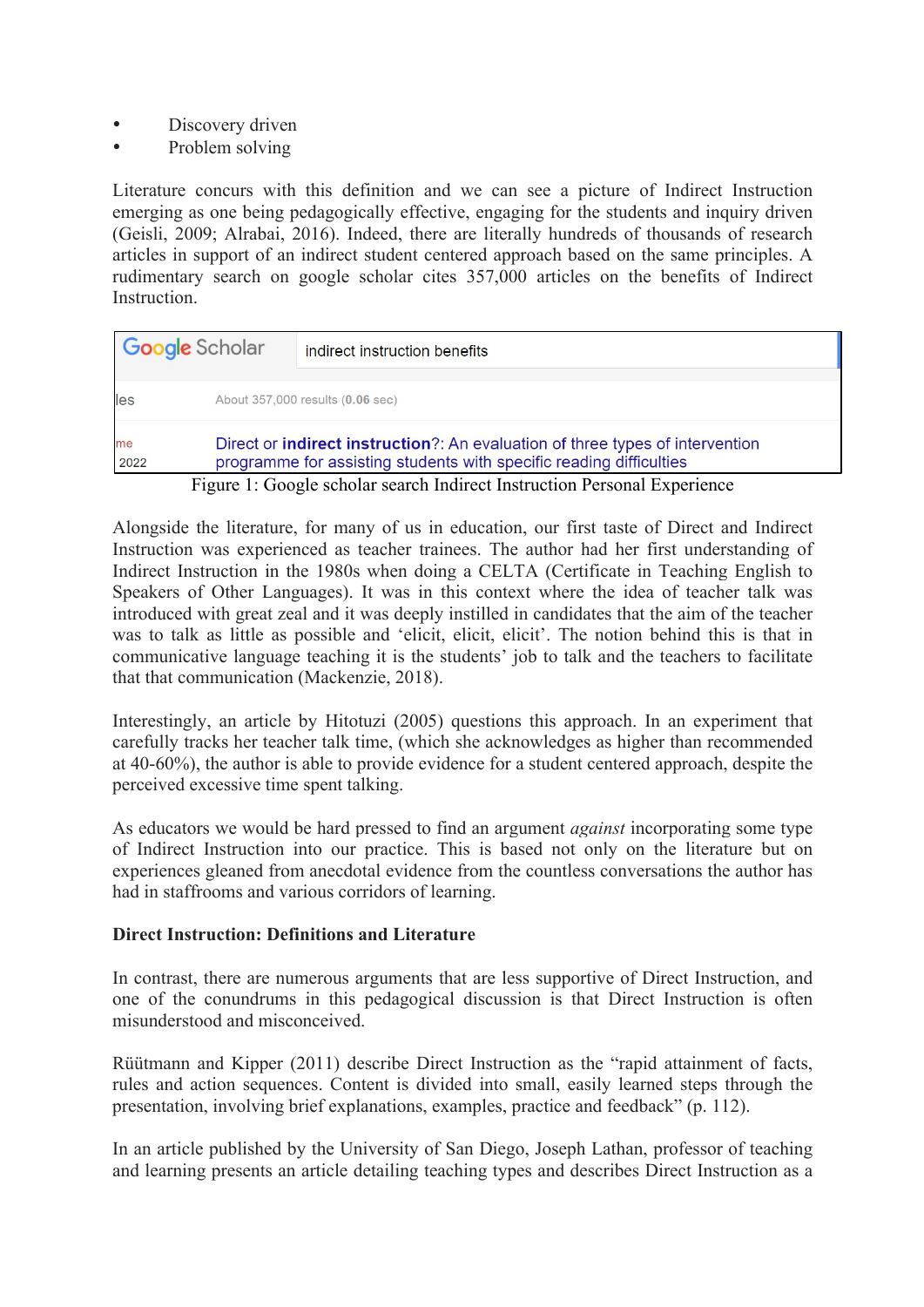way for teachers to transfer knowledge without allowing for practice. He says: "teachers convey knowledge to their students primarily through lectures and scripted lesson plans, without factoring in student preferences or opportunities for hands-on or other types of learning" (Lathan, 2022, para 12).

Kassem (2018) argues against teacher centered learning claiming it is said to "prevent students; educational growth because in teacher-centered classrooms teachers do most of the work and the learners are always passive recipients of knowledge" (p. 134).

The imagery here is almost one of a  $19<sup>th</sup>$  century educator blindly lecturing, drilling in facts, with little regard for their students.

The visual illustration below, from popular teaching and learning platform study.com captures the public perceptions of Direct Instruction. Here the teacher is seen as the authority figure lecturing to students who appear nonplussed. While lacking kudos in the elite academic community, as an institution boasting over 30 million students per month, study.com is not a platform without influence (Take online courses, 2022).



Figure 2: Study.com image of Direct Instruction (Direct Instruction vs. Indirect Instruction, 2022**)**

## **In Defense of Direct Instruction**

What this image fails to represent is that lecture style may comprise a much more active and engaging learning experience, as Maynes (2012) succinctly puts it "Teacher input sessions, often referred to as modeling, include a much more *dynamic interaction and exchange of ideas* than is implied by the description lecture-style presentations" (p.41).

The author is reminded here of the parable of the emperors new clothes where a common belief is accepted perhaps with little to support it. However, the objective of Direct Instruction is rooted in practices we still value today.

Historically, the term Direct Instruction was aimed to capture a more intentional instruction and was developed by Engelmann and his colleagues (Engelemann 1992) with two main assumptions: 1) Children learn when they are explicitly taught, and 2) Teachers can 'teach' effectively when equipped with the correct instructional techniques. These 'techniques' involve a careful scaffolding of material, scripted lessons to ensure instructions are clear and comprehensive, continuous assessment and incorporate a number of activities for students to practice their skills (Engelmann, 1998). Apart from the use of scripts, these principles still hold strong today and the foundations that Direct Instruction are based on are sound.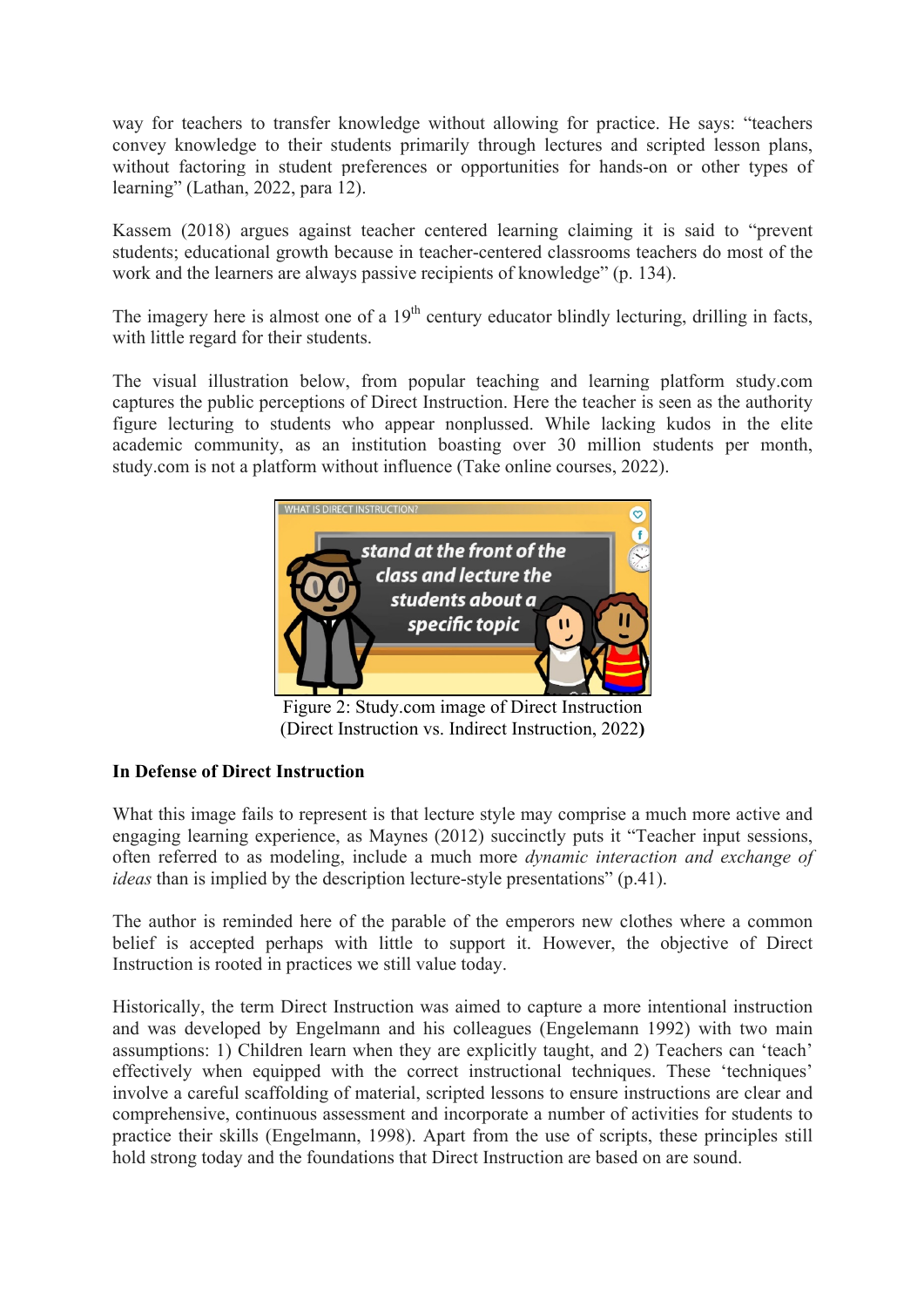The notion of teacher centered Direct Instruction has been revisited by Barak Rosenshine whose seminal chapter "The Emipirical Support for Direction Instruction" (Rosenshine, 2009) argues that guided practice is integral to Direct Instruction followed by a strategic transfer of responsibility to the learners. This approach is often referred to as the *gradual release of responsibility* model (Fisher, 2008), and describes the shift from teacher reliant to co-creators with teacher, to independent application and practice. Direct Instruction does not necessarily equate to 'talking at' students, rather it is purposeful, often interesting and engaging, well planned guided practice (Rosenshine, 2009).

Direct Instruction has been prone to misinterpretation and a certain bias amongst the academic community, perpetuated by a 'myth' of the stand alone, fairly dry, 'teacher knows best approach'. Where is the evidence for this?

## **What does the literature say?**

An examination of 328 studies on Direct Instruction from 1966- 2016 (Stockard et al., 2018) points to the overall effectiveness of this approach in the classroom across a broad range of subjects. A study by Pascarella & Blaich (2013) exploring factors which foster successful liberal arts learning cites the role of the teacher as critical in classroom instruction. Findings suggest the need for teachers to present material effectively and 'teach', arguing that developing teachers' instructional skills should be high on any institute's agenda. In an examination of discovery learning, Alfieri, et al., (2011) conducted 2 meta analyses of 164 studies, their findings reveal that explicit instruction was a consistently more effective pedagogy than unassisted discovery. An aptly titled article by McMullen and Madelaine (2014): *Why is there so much resistance to Direct Instruction?* acknowledges that while there is empirical evidence to support the implementation of Direct Instruction it is often widely criticized. The article goes on to outline the virtues of Direct Instruction, emphasizing the careful sequencing of skills focusing on student success and mastery, high engagement, inclusivity, immediate correction and mastery checks to ensure students develop competency. As evidence, the researchers refer to a 1967 study in the USA: Project Follow Through, that investigated various instructional classroom methodologies across 70,000 students in which Direct Instruction "consistently delivered the highest results across a number of categories" (Kim & Axelrod, 2005, p. 112 as cited in McMullen & Madelaine, 2014).

The literature provides evidence to argue the merit in both a teacher centered *and* studentcentered approach, with generally more attention and gravitas given to the student-centered approach. However, teachers tend to shun Direct Instruction, possibly influenced by the 'sage on the stage versus the guide on the side' (King 1993) theory. King's theory suggests that the improvement to education has arisen because teachers have taken a more guide on the side approach to teaching, involving more active engaged learners who take responsibility for their learners and the teacher's role is to guide rather than deliver knowledge (Rachelle, 2011). Curious to dig deeper, and explore both student and teacher perceptions of Direct Instruction the author conducted a study, the results of which are outlined below.

### **Conclusions**

## **Methodology**

This is a mixed methods study using both qualitative and quantitative data, in order to get a fuller picture of the phenomena being researched. The researcher's own students were asked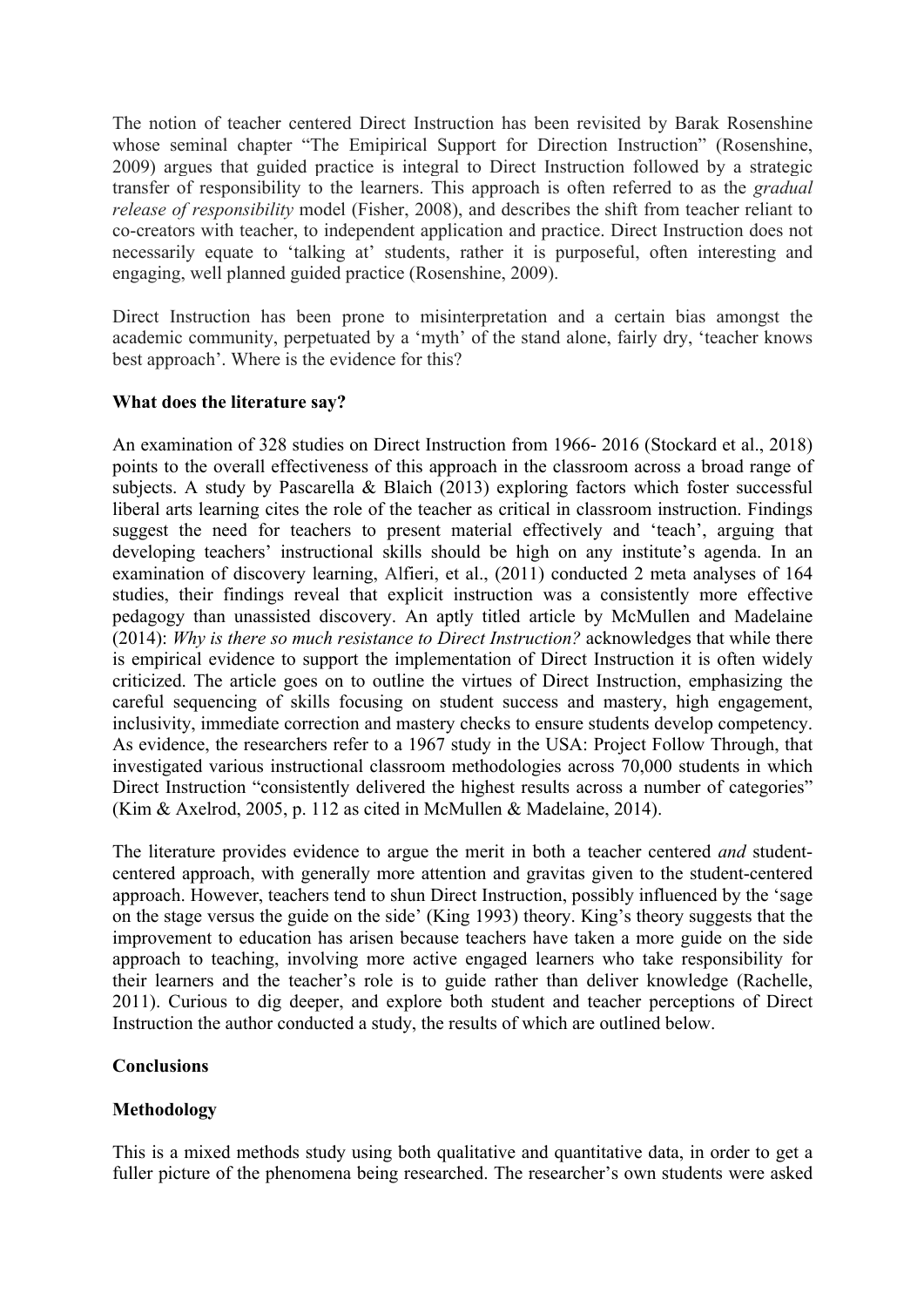to volunteer to participate in this study, after class time. Students were assured that all responses were confidential and not related to the course of study or had any grade bearing. Student perceptions were collected through surveys with a mix of both quantitative and qualitative questions. Descriptive statistics was used to describe the features of the quantitative data considering mean with graphs to illustrate. Teachers were invited from the authors department to participate in interviews. This qualitative data was coded looking for patterns and frequency to find significance and meaning from the data. Teachers were assured confidentiality and ethics approval for this research study was received from Dubai University.

## **Survey: Student Perceptions of Direct Instruction**

A total of 14 questions comprising eight agreement questions and four open ended opinion questions are utilized in this student survey. Questions are adapted from the work of Murphy et al., *Teacher-Centered versus Student-Centered Teaching* (2021) as this is freely available, validated and informed by theory. Twenty four students responded out of a class of forty.

## **Quantitative Questions**

Question Two asks students to rank: *I learn best when the teacher explains things to me*



Figure 3: Students' rating of effectiveness of teacher explanations for learning

Ninety nine percent of students ranked 5 for this question showing a very high agreement and indicating that, according to these learners, they learn best with teacher explanations.

To contrast and verify the findings from question #2. Question Three asks students to rank: *I learn best when I understand things on my own*



Figure 4: Students' rating of effectiveness of independent learning

Only twenty seven percent of students ranked 4-5 for this question, with the majority ranking at a 3, showing moderate agreement. This confirms the results from question two that these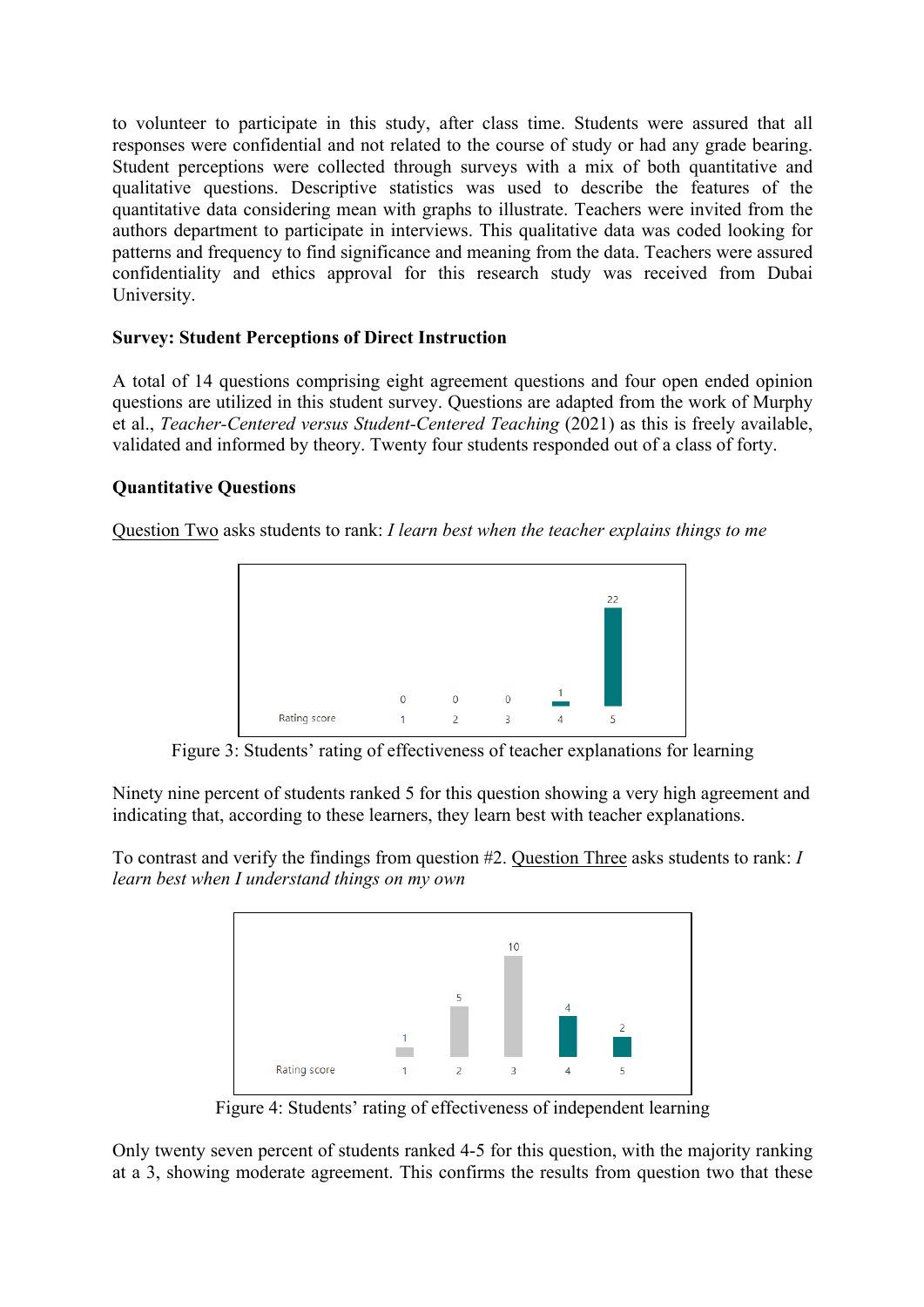students learn best from teacher explanation, especially when compared to discovery type learning where students learn on their own (Ozdem-Yilmaz, & Bilican, 2020).

To further validate this key question, Question Six, asks students to rank: *the teacher explaining the lesson,* as a teaching method they prefer, alongside other methods.



Figure 5: Students' rating of effectiveness of teacher explanations when compared to other methods

Findings show that 74% of the participants strongly agree, and 26% agree that their preference in lesson delivery is for the teacher talking and explaining the lesson*.* This corroborates the findings in questions two and three, and provides robust evidence to indicate that these students prefer teacher explanations to inquiry based/independent type work.

To illustrate the strength of responses in question six it's important to view it in comparison to the alternative questions. Questions five to nine ask students to state their preference to different teaching and learning approaches and activities, including:

- Group work
- Flipped and independent work on Blackboard Learn
- Working with a partner
- Working on a task in class such as reading or writing
- Watching a video lesson
- Question six teacher talking and explaining the lesson.

Note, each task is ranked individually and participants are **not** asked to compare. Comparison is done by the researcher.

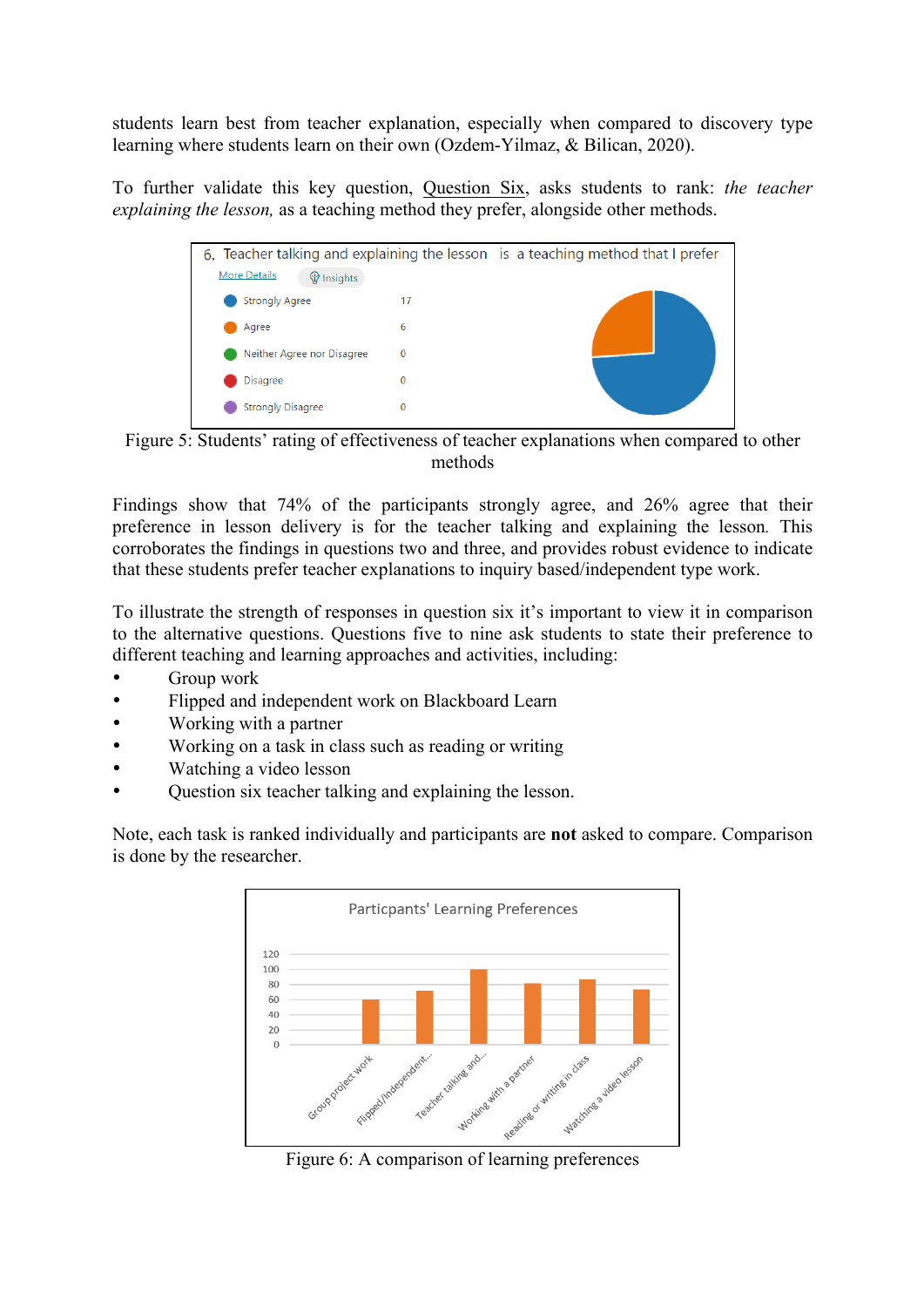It's interesting to note here that while 100% of the participants ranked teacher taking and explaining the lesson as a preferred way to learn, second to this is reading or writing in class, with 87% of the participants in agreement. Group project work scores the lowest here at 61% of participants in agreement.

The pattern that is emerging here is that students indicate a preference for more passive teacher led classroom activities, compared to, for example, the flipped work which is completely independent, scores at 72% agreement.

In hindsight there are some limitations to this survey and this could be improved on for further study. The researcher purposefully avoided the words teacher centered/Direct Instruction and student centered/Indirect Instruction as they are unfamiliar to these participants. Instead the researcher aimed to categorize activities into either direct or indirect learning which on reflection is problematic. Teacher talking and explaining the lessons obviously transfers to 'teacher led'. While literature categorizes reading or writing in class as again teacher led and fairly passive, this is ostensibly context and personality dependent, and many teachers would argue, rightly so, that their reading and writing lessons are dynamic active student-centered learning tasks. Herein lies the problem, it is difficult to know which end of the spectrum these participant's reading and writing lessons fall in, although a guess would suggest they lean toward the former, teacher led, as these students' lessons are often prescriptive and exam based. On the other hand, group work and flipped work, which obviously sit at the student-centered end of the learning spectrum are clearly indicated as the least preferred, providing more evidence that these learners prefer a teacher led classroom experience.

The findings to the group work question is further corroborated in the opinion question #13: *Does working together in your group help you learn? Why or why not?* Of the 23 responses, nine indicate that no, or only sometimes group work helps them learn. This indicates these findings are sound.

### **Qualitative Questions**

Four questions sought to elicit students' opinions on their preferred learning styles – be it direct or indirect teaching.

Question 10 corroborates the findings from questions 2, 3 and six above in asking students: *Does the teacher explaining the lesson to you help you learn? Why or why not?*

All 23 responses, i.e. a 100% of participants responded yes to this answer with the largest reason cited as: it helps me understand, responses also indicate that this is preferred to independent learning with responses such as:

better than depending on myself" difficult learning by my own" the teacher knows best"

This confirms that these participants prefer direct teacher led instruction.

Questions 11 digs deeper into this by asking the participants exactly *what* it is that teachers do in the classroom that helps or hinders their understanding. Explanations and repetition and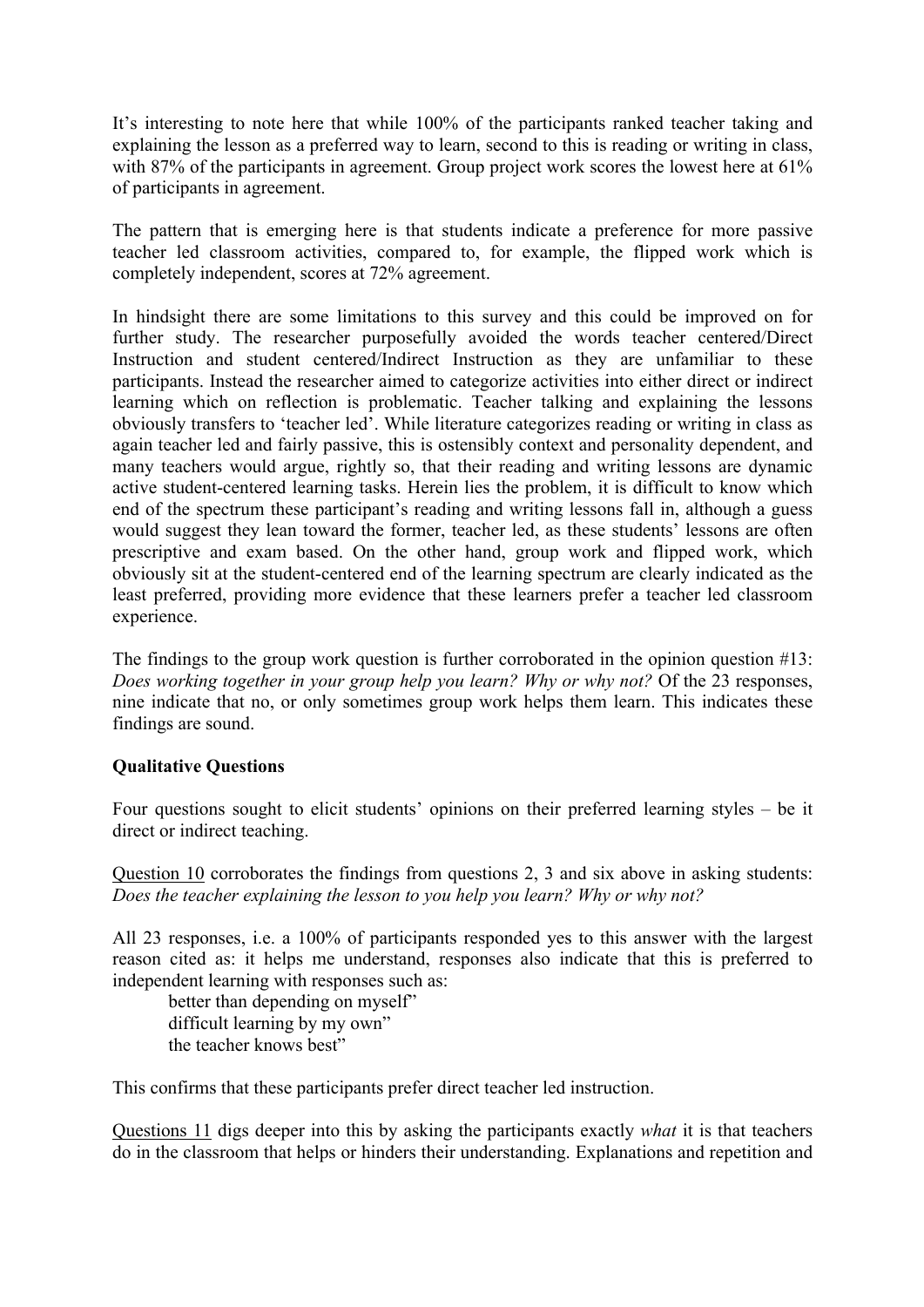review were the highest frequency answers given as the activities teachers do that most help with their learning. No feedback was given as to what hinders learning.

They explain slowly and repeat in a gentle voice. they explain using example and story and talk nice interesting way They listen me and they explain in a simple way in simple words and make review the next class

This aligns with the literature where repetition and clear teacher instruction are viewed as pedagogically effective classroom practices (Andergassen et al., 2014; Scrivener, 2005). Indeed the basis of the spiral curriculum stems from repetition and with it a deepening learning from each cycle of repetition (Shang, 2009). Again, this confirms that these learners prefer explanation and 'being told' to discovery type learning.

Question 12 asks about project work as this directly aligns to indirect or student-centered learning. Out of 21 responses, five participants indicated they did not like project work, only two gave reasons as it being 'extra work' or 'not useful'. This equates to around 76% of participants liking project work as an effective means of learning, reasons given being that

it helps us research and learn more by doing the thing by my self it will stuck in my head because i can summarize all what i took in the course

This suggests that despite showing some preference for teacher led instruction, project work is seen as effective by the majority of the students. This may indicate that while teacher led instruction is seen as valuable in introducing the learning point, project work may be an effective practice activity.

Question 13 asks about group work and seeks to confirm the quantitative question above about group/project work which scored 60% agreed: *Does working together in your group help you learn? Why or why not?*

Fourteen of the twenty three responses, or 61% indicated, yes, they liked group work, this correlates with the quantitative answers above. Reasons given were that they can help each other. Five students said they did not like group work as students did not do their share of the work and four students were 'on the fence' stating sometimes they like group work. This illustrates that there is a slight lean towards group/project work, however it is not significant.

### **Summary Survey responses**

The survey responses display a significant preference for learners towards direct teacher led instruction and show reliability in the triangulation of answers. This may be due to the educational background of these learners often being from government schools where rote learning and teacher are the norm (Bristol-Rhys, 2010). It is worth noting though that teacher led does not correspond to passive in this instance, as an experienced educator in the region, the researcher has moderated many a lively discussion, and managed hundreds if not thousands of classroom tasks involving active participation which these learners have partaken in enthusiastically. What the findings in this survey simply tell us is that these students learn best, particularly in the introduction of new material, through being told, through stories, through lectures. That learning can then be cemented through practice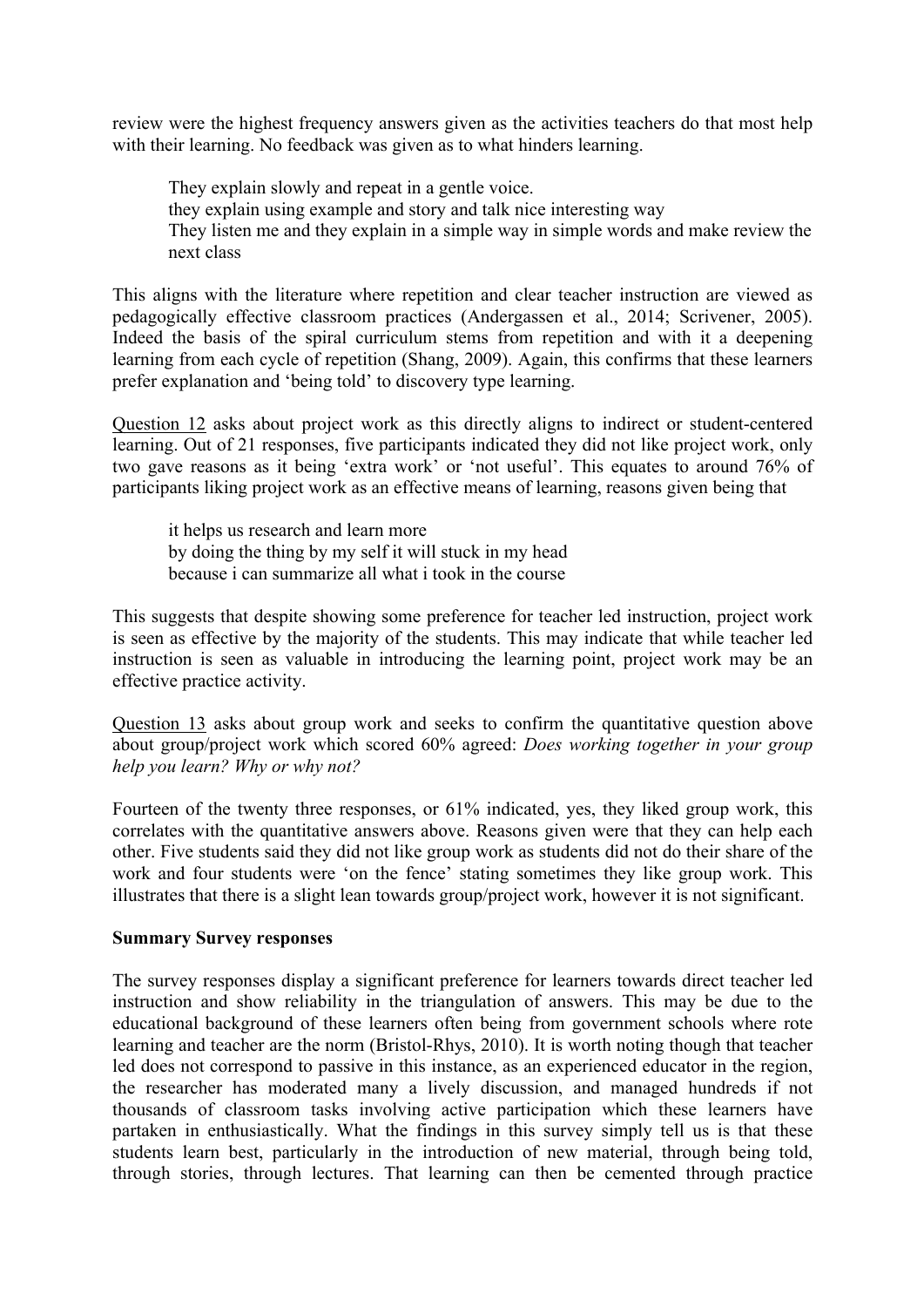activities, but given a choice between independent discovery learning and simple, interesting explanation that's repeated, that is their preference. Rosenshine (1995) argues this initial guided practice is key to learning and that new material needs to be *presented* in small easy to assimilate steps. It's our job as educators to honour that.

| Q. 1 What is                                       | teacher is actively, teaching and explaining                                                                                                                                                                                                               |
|----------------------------------------------------|------------------------------------------------------------------------------------------------------------------------------------------------------------------------------------------------------------------------------------------------------------|
| your<br>understanding<br>of Direct and<br>Indirect | teacher centered -negative connotation students are passive. teachers,<br>doing work,                                                                                                                                                                      |
| Instruction<br>also known as                       | rely on one person                                                                                                                                                                                                                                         |
| teacher and<br>student                             | teacher is directing the group of students.                                                                                                                                                                                                                |
| centered?                                          | students centered would put more of the responsibility on the student                                                                                                                                                                                      |
|                                                    | they need to generate knowledge and use the knowledge                                                                                                                                                                                                      |
|                                                    | bounce ideas off each other, learn skills of communication and<br>collaboration, that's what the real world is all about.                                                                                                                                  |
|                                                    | they're speaking to each other, they're collaborating, they're engaging.                                                                                                                                                                                   |
| Q.2 What is<br>your teaching<br>style one or       | my approach was a lot more teacher centered, because of the type of<br>students that they are, that I would adjust it.                                                                                                                                     |
| the other or<br>both?                              | I do both. I'm somewhere in, in, in the middle I'd prefer to get beyond<br>reductions and binaries                                                                                                                                                         |
|                                                    | Prior to COVID a lot more student centered, a lot more letting them do a<br>lot more talking. My preferred style would definitely be student centered                                                                                                      |
|                                                    | During the COVID time, because of the limited access I've changed my<br>approach, make sure that the students get enough content, so a little bit<br>more teacher led                                                                                      |
|                                                    | it depends on the group of students I have to be adaptable - it's not as<br>much teacher led                                                                                                                                                               |
| Q3: How did<br>you develop<br>your teaching        | I put myself in the shoes of the students and, understand how they would<br>feel and what hey would need.                                                                                                                                                  |
| approach?                                          | I don't think my philosophy is fully conscious, and there are personal,<br>variables in it, the learner centeredness fits in with my wanting to listen<br>happy to listen to that., it's hard for me to kind of separate, who I am and<br>the methodology, |
|                                                    | When I was at school, it was all student led. It was all, collaborative<br>activities. From very early age, I've been in that kind of mode                                                                                                                 |

## **Interviews: Teacher Perceptions of Direct Instruction**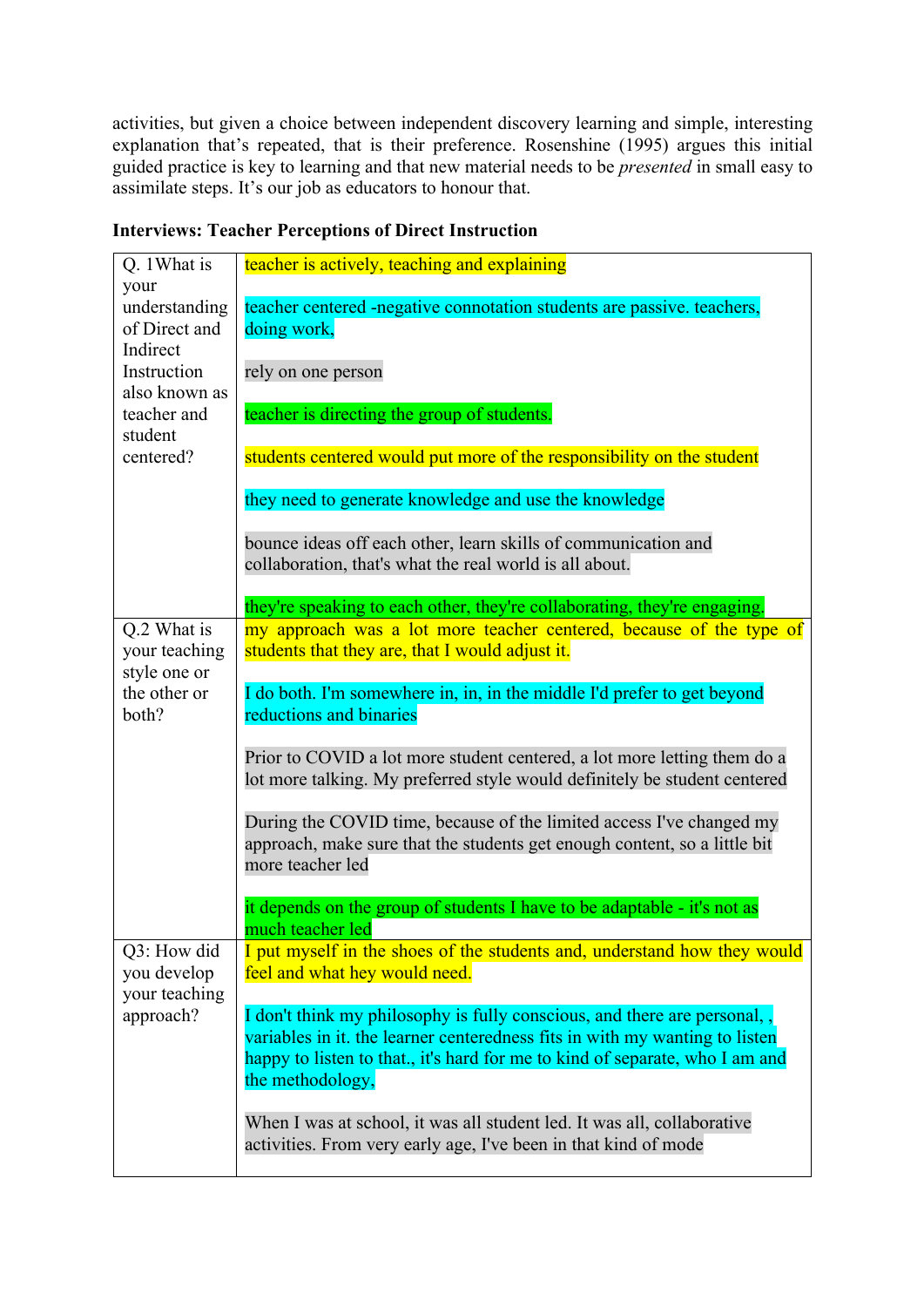|                | own experiences from the teacher training it's my work ethic                                                            |
|----------------|-------------------------------------------------------------------------------------------------------------------------|
|                | the last 18 months has made it's different had to look at what works best<br>for different groups and you have to adapt |
| Q4: Response   | we have pendulum swings and, you know, what's popular and what's not. I                                                 |
| to research in | understand if we went too far with student centered, you now, and we                                                    |
| support of     | realize we also need teacher                                                                                            |
| Direct         |                                                                                                                         |
| Instruction?   | link it with human learning.- negative connotation to lecture, if a lecture is                                          |
|                | standing and talking - misrepresentation of what it can be a good story                                                 |
|                | could change somebody's life.                                                                                           |
|                | you do need to lecture every now and then, there is a place for lecturing                                               |
|                | hundred percent agree that it's teacher-based It has to work in tandem. I                                               |
|                | think. They need that teacher led like a leader, but they need, like you                                                |
|                | would in a project to be able to work towards showing that you can                                                      |
|                | achieve                                                                                                                 |

The purpose of the interviews was to glean teacher perceptions of Direct Instruction and to identify how their pedagogical stance transferred to classroom practice. Four teachers volunteered to be interviewed. McMullen and Madelaine (2014, p. 143) ask the all-important question around teacher perceptions of Direct Instruction: "*So, with all of this evidence to support DI, why do teachers reject or avoid it?*" They argue that research suggests the educational profession prioritizes inquiry led over Direct Instruction and that this philosophical stance is then adopted by educators. With this in mind, the researcher aimed to capture teacher perceptions to see if they concur with those of McMullen and Madelaine.

Teachers interviewed were current colleagues at Dubai University, a female only tertiary institute in the United Arab Emirates. All teachers were western educated and teaching in the humanities, across subjects as varied as sustainability, research methods and future foresight.

Questions were structured for consistency.

The table below summarizes the answers to the key questions around Direct Instruction. While more discussion ensued, for purposes of brevity this has not been included.

*Table 1: Summary Interview Questions and Answers*

Key (names changed for confidentiality)

| lice   |  |
|--------|--|
| Robert |  |
| Ben    |  |
| н      |  |

Question One seeks to establish a common understanding of the terms Direct and Indirect Instruction. Participants were more familiar with the terms Teacher and Student centered and definitions aligned with established theory with key terms such as 'responsibility, 'collaboration' and 'explanation' used.

Question Two asks participants about their own teaching approach – Direct or Indirect instruction or both. The answers were interesting in their *lack* of uniformity, showing a diversity in teaching approaches both amongst and within themselves. All four teachers spoke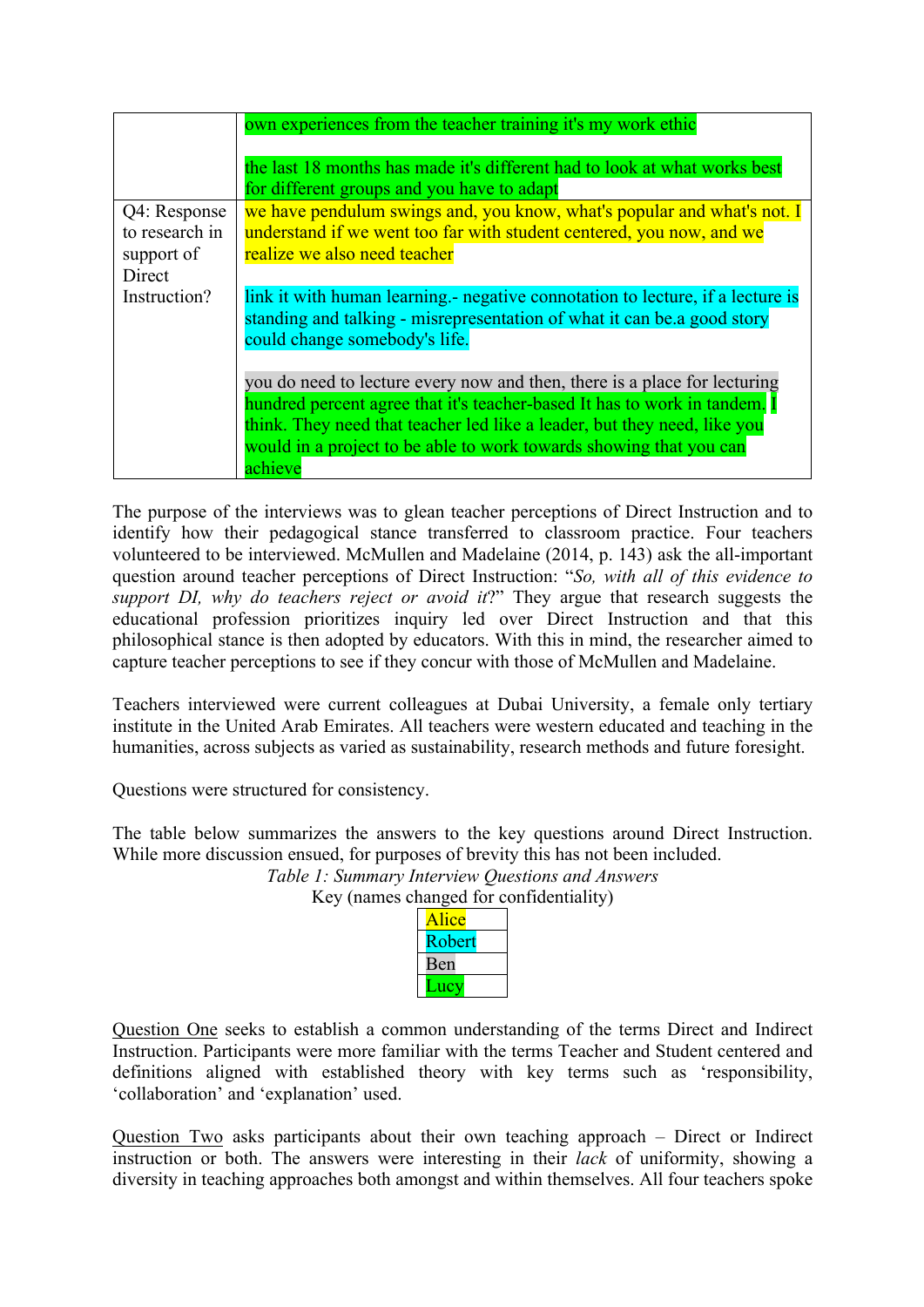of times where they used one or the other approach. This illustrates that these teachers are not tethered to a particular pedagogy, that they are able to cherry pick when and what approach to use, and they come from an ethics of care (Noddings, 2002) showing concern for the needs of the students.

Question Three asks about the background of these teacher's philosophies, and casts more light on the other questions.

Question Four seeks to establish participants perceptions of Direct Instruction. Contrary to the literature, there appear no negative perceptions of Direct Instruction. What is significant here, and what corroborates the answer to question two above, is that teachers see Direct and Indirect Instruction as working together in a partnership, albeit, with a slight bias towards students centered. An interesting analogy used by one of the teachers is that it's almost a business model, students need a leader (a teacher) but they also need to show they can achieve through student centered activities.

To summarize, teacher perceptions of best practice lean slightly towards a more studentcentered approach, this is unsurprising as many of these faculty were trained in this method and two have an English language teaching background. There is consensus in an openness toward Direct Instruction when needed, depending on context such as ability of students. These findings, disagree with previous research, however, and show a more positive outlook towards Direct Instruction with one teacher openly using it, as most fitting to the context of their students, and one being 'in the middle'. Perhaps it is the wisdom of experience that brings this openness, with these teachers having an average 20 years' experience, literature concurs that experienced teachers often carry with them more flexibility than novice teachers (Berliner, 2001). Views are varied as to how their teaching philosophies were formed, citing educational experiences, personality, and empathy for the students as driving their approach. Overall the teacher interviews portray teachers who are mindful of their context, reflective, motivated by care for their students, and overwhelmingly flexible and adaptable. At this stage it's hard to pinpoint whether this adaptability is in their inherent teaching nature or a necessary response to COVID, or perhaps a combination of both. Flexibility is a significant attribute these teachers bring to their teaching careers, as not only does it allow them to remain open to different teaching modalities, it prepares them for the realities of teaching during the pandemic. As Rüütmann and Kipper (2011) claim: " Knowledge of a variety of instructional strategies and flexibility to change them within and among lessons are two of the greatest assets a teacher can have" (p. 60).

## **Final**

This paper has shown that there is a predisposition within education towards a studentcentered indirect approach within education, and that this approach while empirically sound, should not be perceived as 'better than' Direct Instruction. There is a plethora of research to suggest that Direct Instruction is based on pedagogically solid footing, and has significant classroom success. The findings from the study in this paper indicate that these participants prefer Direct Instruction as their teaching modality as an introduction to the learning material, although student centered project work is seen as effective practice. Teacher interviews suggest that teachers use a combination of both Direct and Indirect Instruction effectively depending on the context and that teachers have mastered the art of adaptability as a core tenet.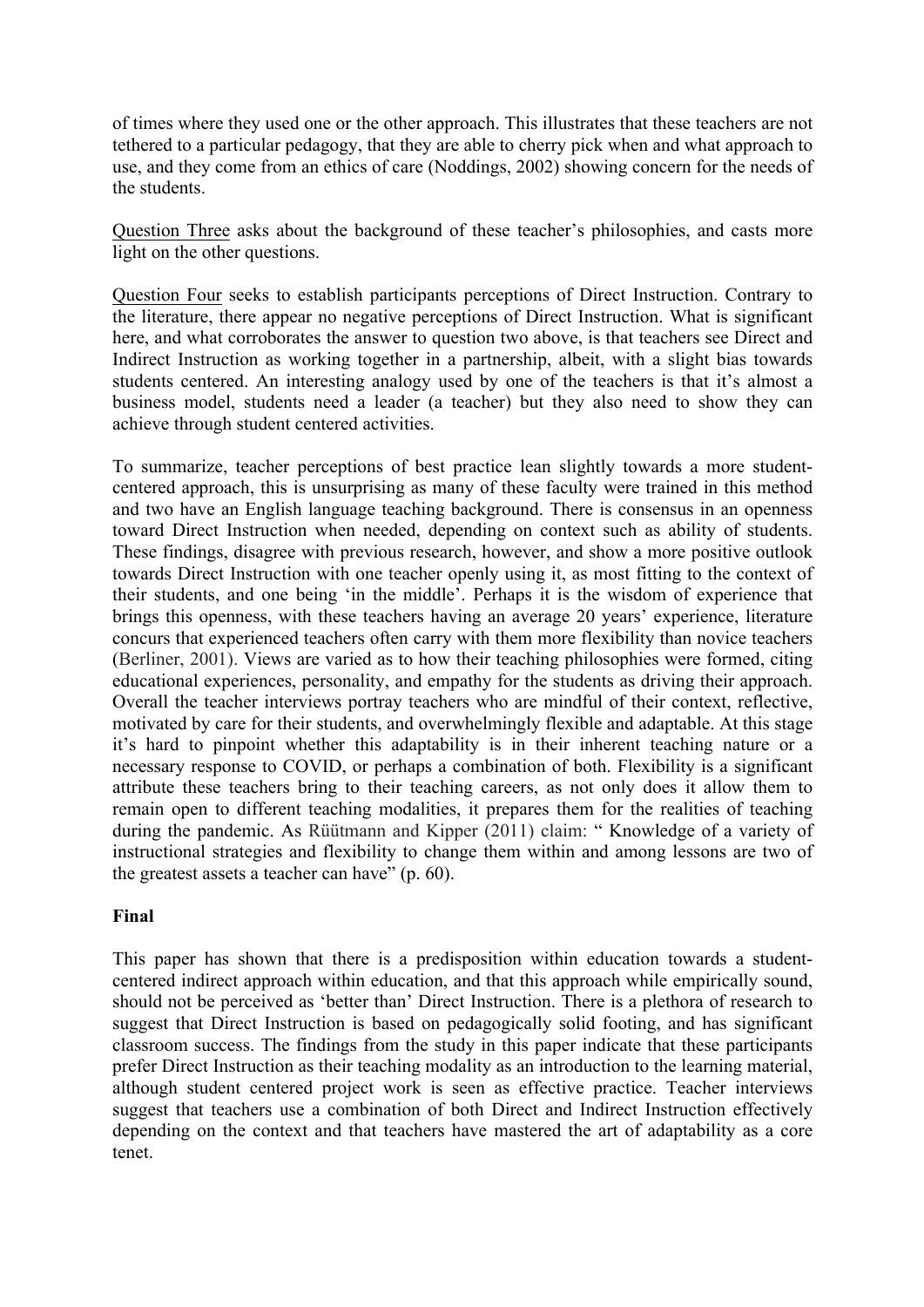The author would like to suggest that Direct Instruction can effortlessly cement meaning through a powerful lecture, an engaging story, or a teacher's curiosity transferring through to the learners in an insightful explanation. Yes, the teacher is the center here, but does learning happen? Quite possibly yes, and is learning memorable? Quite possibly yes. Importantly, lesson planning is complex and it is not a matter of choosing one approach over the other, Direct and Indirect Instructional approaches work together (Maynes et al., 2010) and this is where their strength lies. This research provides evidence to suggest teachers should consider adding another tool to their teaching repertoire: that of Direct Instruction. The notions of sage on the stage versus guide on the side are based on an outdated false dichotomy that does not serve educational practice; both provide comprehensive models that teachers can, and should utilize depending on their context to maximize student learning.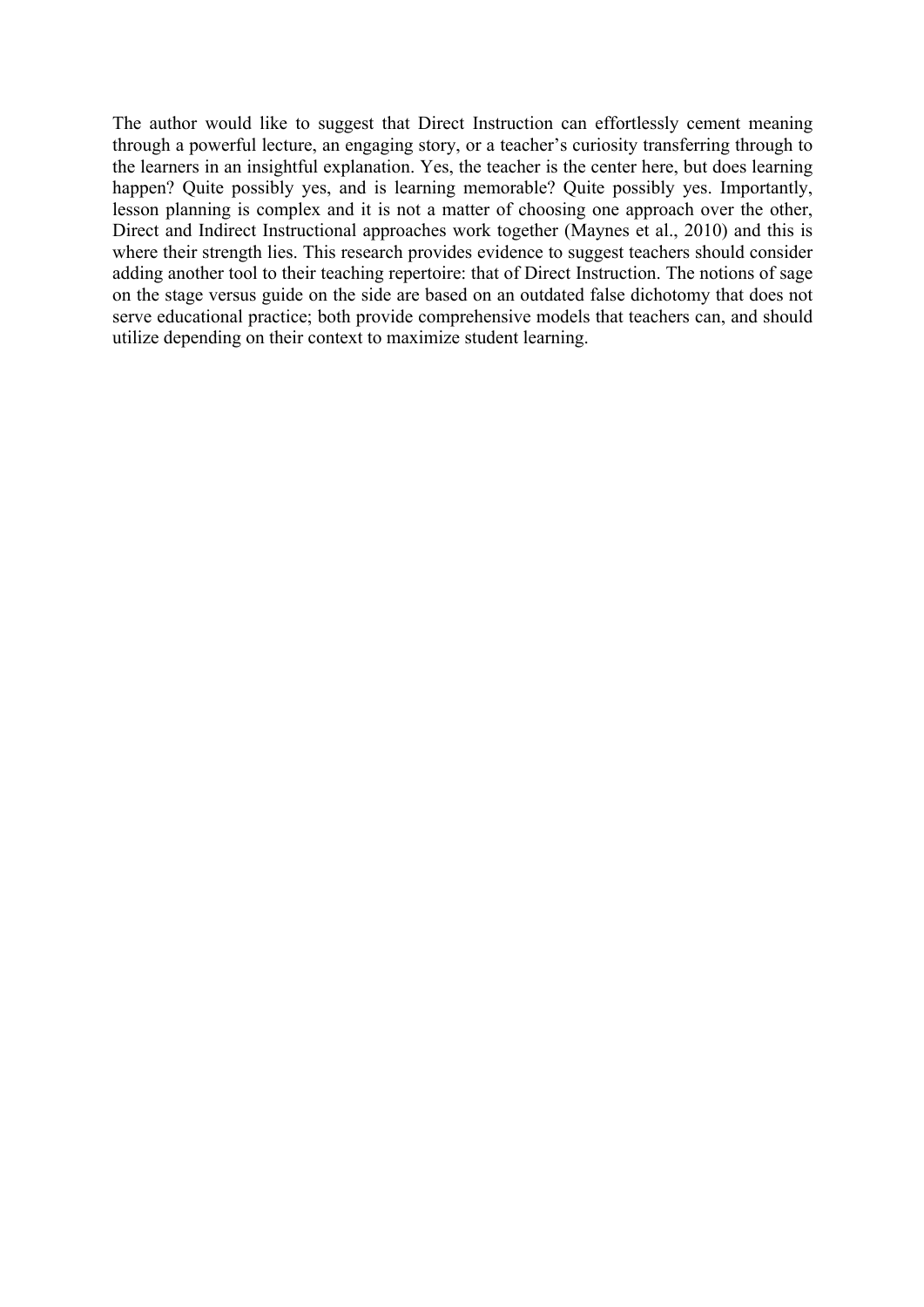#### **References**

- Alfieri, L., Brooks, P., Aldrich, N., and Tenenbaum, H "Does discovery-based instruction enhance learning?" *Journal of educational psychology* 103, no. 1 (2011)
- Al-Humaidi, S. (2014). Learner-centered Methodology and Teacher Performance. *International Journal of English: Literature, Language & Skills*.
- Alrabai, F. (2016). Factors underlying low achievement of Saudi EFL learners. *International Journal of English Linguistics*, *6*(3), 21-37.
- Andergassen, M., Mödritscher, F., & Neumann, G. (2014). Practice and repetition during exam preparation in blended learning courses: Correlations with learning results. *Journal of Learning Analytics*, *1*(1), 48-74.
- Berliner, D. C. (2001). Learning about and learning from expert teachers. *International journal of educational research*, *35*(5), 463-482
- Borda, E., Schumacher, E., Hanley, D., Geary, E., Warren, S., Ipsen, C., & Stredicke, L. (2020). Initial implementation of active learning strategies in large, lecture STEM courses: Lessons learned from a multi-institutional, interdisciplinary STEM faculty development program. *International Journal of STEM Education*, *7*(1), 1-18.
- Bristol-Rhys, J. (2010). *Emirati Women: Generations of Change* (1st ed.). Bloomsbury: Hurst.
- *Direct Instruction vs. Indirect Instruction* [Review of Direct Instruction vs. Indirect Instruction]. Study.com. Retrieved February 2, 22 C.E., from https://study.com/academy/lesson/direct-instruction-vs-indirect-instruction.html
- Engelmann, S. (1992). *War against the schools' academic child abuse.* Portland: Halcyon House.
- Engelmann, S. (1998). *Vita*. College of Education, University of Oregon, Eugene, Oregon
- Fisher, D. "Effective use of the gradual release of responsibility model." *Author Monographs* (2008): 1-4.
- Geisli, Y. (2009). The effect of student centered instructional approaches on student success.Procedia Social and Behavioral Sciences, 1 (1), 469-473.
- Hitotuzi, N. (2005). Teacher talking time in the EFL classroom. *Profile Issues in Teachers Professional Development*, (6), 97-106.
- Jennings, M. (2012). In Defense of the Sage on the Stage: Escaping from the "Sorcery" of Learning Styles and Helping Students Learn How to Learn. *Journal of Legal Studies Education*, 29(2), 191–237. https://doi-org.ezproxy.hct.ac.ae/10.1111/j.1744- 1722.2012.01105.x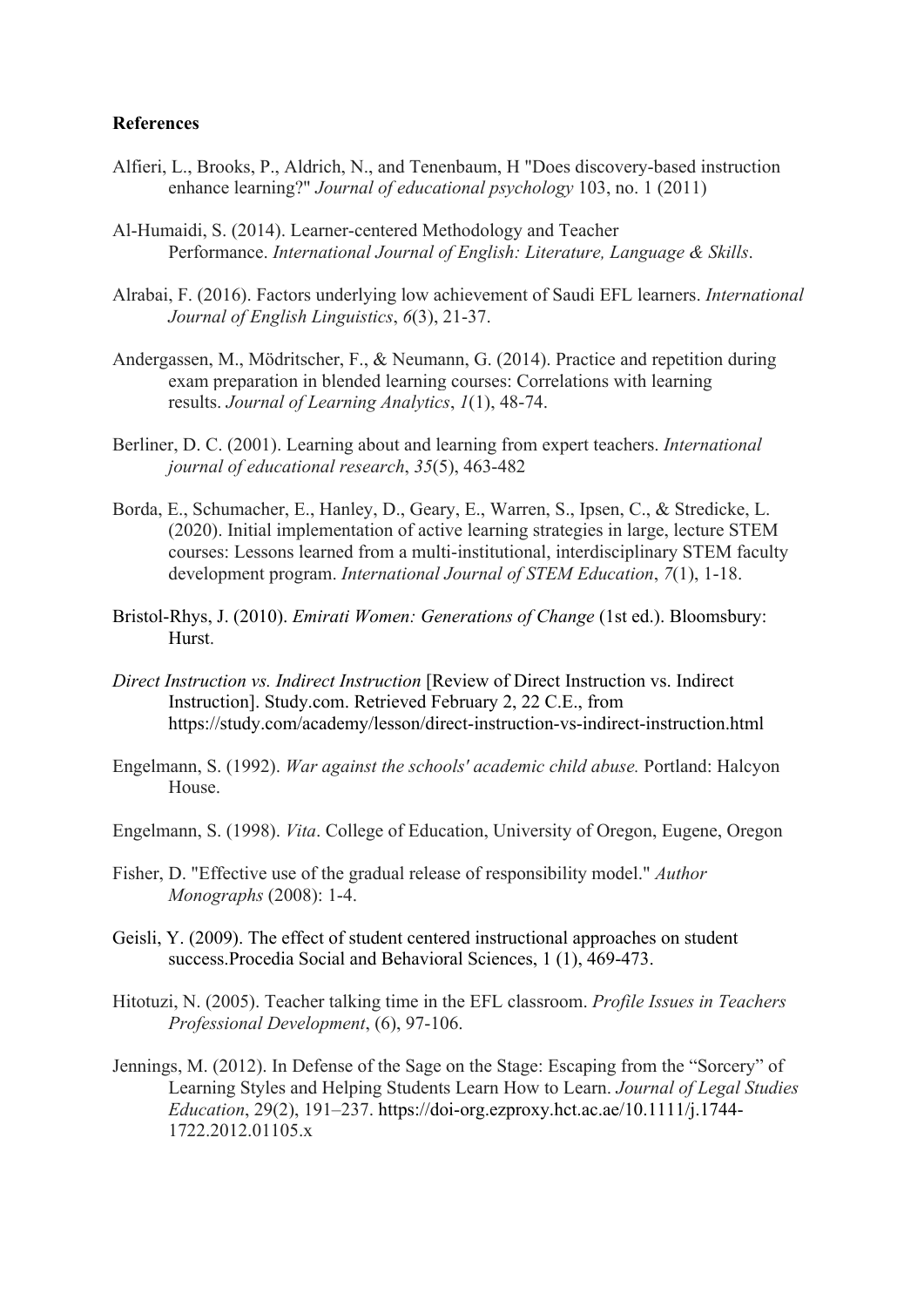- Kassem, H. M. (2019). The Impact of Student-Centered Instruction on EFL Learners' Affect and Achievement. *English language teaching*, *12*(1), 134-153
- Khusnik, S. M. (2021). *Direct and Indirect Instruction in teaching conversation: a study in an out-of-class english language learning program* (Doctoral dissertation, Universitas Islam Negeri).
- King, A. (1993). From sage on the stage to guide on the side. *College teaching*, *41*(1), 30-35.
- Lathan, J. (2022). *The Complete List of Teaching Methods*. University of San Diego. Retrieved 1 February 2022, from https://onlinedegrees.sandiego.edu/complete-listteaching-methods/.
- Mackenzie, L. (2018). Teacher development or teacher training? An exploration of issues reflected on by CELTA candidates. *English Teaching & Learning*, *42*(3-4), 247-271.
- Massouleh, N. S., & Jooneghani, R. B. (2012). Learner-centered instruction: A critical perspective. *Journal of Education and practice*, *3*(6), 50-59.
- McMullen, F., & Madelaine, A. (2014). Why is there so much resistance to Direct Instruction? *Australian Journal of Learning Difficulties*, *19*(2), 137-151.
- Maynes, N., Julien-Schultz, L., & Dunn, C. (2010). Managing Direct and InDirect Instruction: A Visual Model to Support Lesson Planning in Pre-Service Programs. *International Journal of Learning*, *Direct Instruction*(2).
- Maynes, N. (2012). Examining a False Dichotomy: The Role of Direct Instruction and Problem-Solving Approaches in Today's Classrooms. *International Journal of Business and Social Science*, *3*(8).
- Morrison, C. D. (2014). From 'sage on the stage'to 'guide on the side': A good start. *International Journal for the scholarship of teaching and learning*, *8*(1).
- Murphy, L., Eduljee, N. B., & Croteau, K. (2021). Teacher-Centered versus Student-Centered Teaching. *Journal of Effective Teaching in Higher Education*, *4*(1), 18-39.
- Noddings, N. (2002). *Educating moral people: A caring alternative to character education*. Teachers College Press, PO Box 20, Williston, VT 05495-0020
- Ozdem-Yilmaz, Y., & Bilican, K. (2020). Discovery Learning—Jerome Bruner. In *ScienceEducation in Theory and Practice* (pp. Direct Instruction7-190). Springer, Cham.
- Pascarella, E. T., & Blaich, C. (2013). Lessons from the Wabash national study of liberal arts education. *Change: The Magazine of Higher Learning*, *45*(2), 6-15.